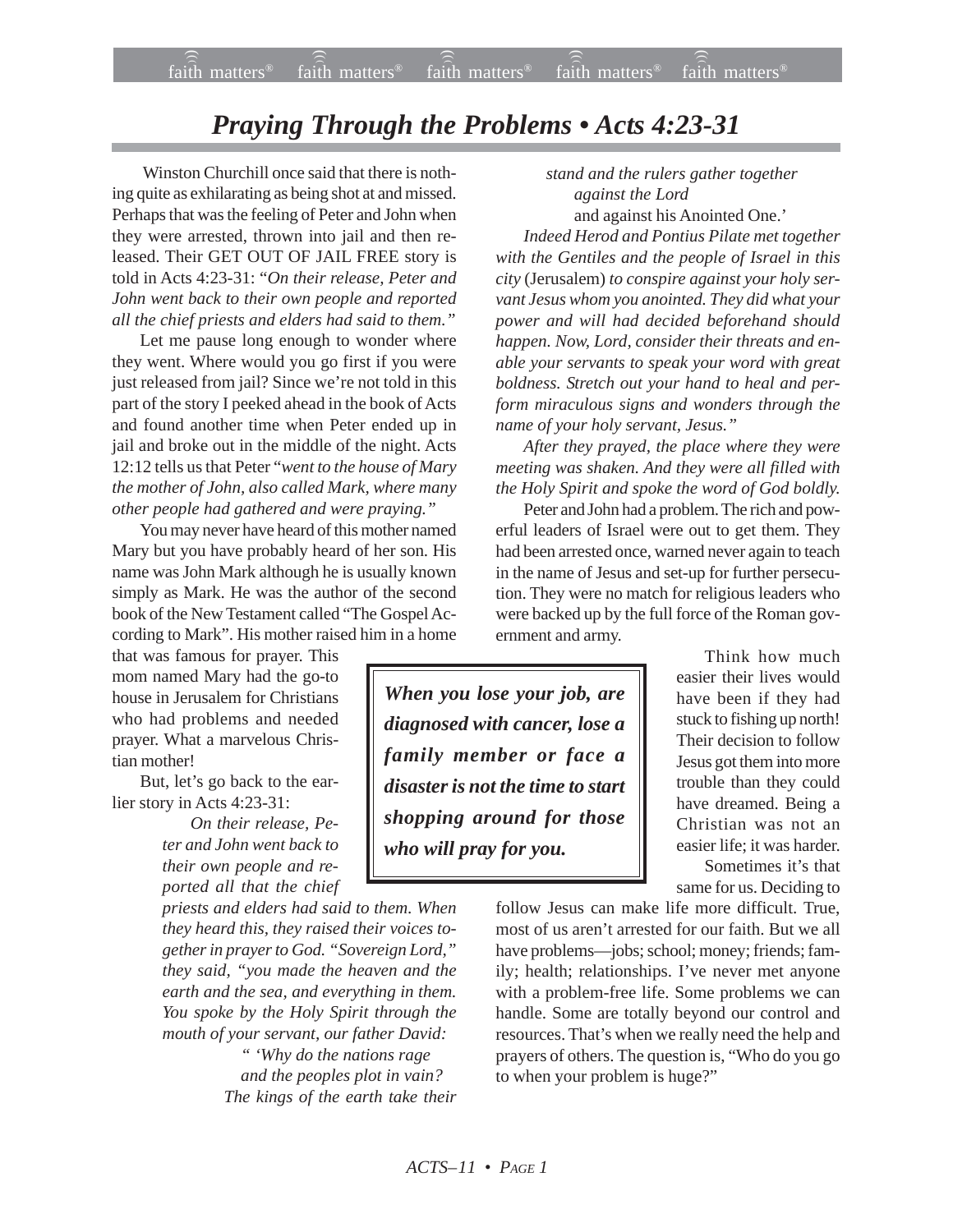We are told in Acts 4:23, *"On their release, Peter and John went back to their own people and reported all that the chief priests and elders had said to them."* They knew exactly where to go when they faced their problem. They went back to their own people. In other words, they went straight to the community of Christians they knew would understand, stand by them and pray for them.

The words "went back" especially impress me because that means that the relationships were established before the big crisis came. I've spent a lifetime in ministry watching people with problems in crisis. Those who have Christian friends, are connected to the church and have a team who will pray for them do far better than those who don't. When you lose your job, are diagnosed with cancer, lose a family member or face a disaster is not the time to start shopping around for those who will pray for you. Peter and John had their "own people" to whom they could return when the crisis came.

So here's the question for us all: "If you get slammed this week with the biggest problem of your life so far, who will you ask to pray?" Who are your godly friends? Who will pray to God on your behalf? Who will understand? Blessed are those who have praying Christians to whom they can always turn.

When asked to pray, the friends of Peter and John knew exactly what they were doing. They were experienced veterans who knew to acknowledge God before asking God. Listen to what they prayed in Acts 4:24-25: "*Sovereign Lord, you made the heaven and the earth and the sea, and everything in them. You spoke by the Holy Spirit through the mouth of your servant, our father David."*

They started out acknowledging God before asking God for what they wanted. They acknowledged that he is the Sovereign Lord who created the universe. They acknowledged that he is the God who had revealed himself in the Bible. They acknowledged that he is the God of all history and that even when nations, kings and rulers oppose him . . . God always wins! They even cited a specific recent historical event where God prevailed. We read about this in Acts 4:27-28:

*Indeed Herod and Pontius Pilate met together with the Gentiles and the people of Israel in this city to conspire against your holy servant Jesus,*

*whom you anointed. They did what your power and will had decided beforehand should happen.*

In other words, God is behind what happens in history and even turns bad things into good. King Herod of Israel and the Roman governor Pontius Pilate conspired to kill Jesus but God was in the background using their decisions to accomplish human salvation through Jesus' death on the cross.

What's the point of all this? Their prayers acknowledged that God is the Lord of creation, revelation and history. God is the Big Boss; he is sovereign. God can do absolutely anything. This declaration bolstered their faith that God could handle the problem Peter and John were having with the court and persecution. God had done it before; God could do it again!

Then in Acts 4:29-30 they asked:

"*Now, Lord, consider their threats and enable your servants to speak your word with great boldness. Stretch out your hand to heal and perform miraculous signs and wonders through the name of your holy servant Jesus."*

Once they acknowledged the greatness and power of God they prayed, "Now, Lord. . . ." They had three requests: consider the threats; speak with boldness; and perform miracles of mercy.

We can learn a lot from the way they prayed through the problem. Amazingly, they didn't pray for the problem to go away. I think I would have been inclined to ask God to zap the Sanhedrin or Teflon-coat the Christians to exempt them from further persecution, but they didn't ask to be excused from the problems they faced.

Their first request was for God to consider the threats. They wanted God to check out what was happening. It wasn't that God was ignorant of what was happening; it just helped to request God to read the file of what was going on. There is enormous comfort in knowing that God knows.

Their second request was that Peter and John and others be able to speak with boldness. They weren't asking for the problem to be solved; they were asking God for boldness in talking about Jesus in the midst of their problem—which would actually defy the law and get them into more trouble! Translating that into our experience today it would be like us praying that God will help us speak for Jesus when we are unemployed, facing illness, in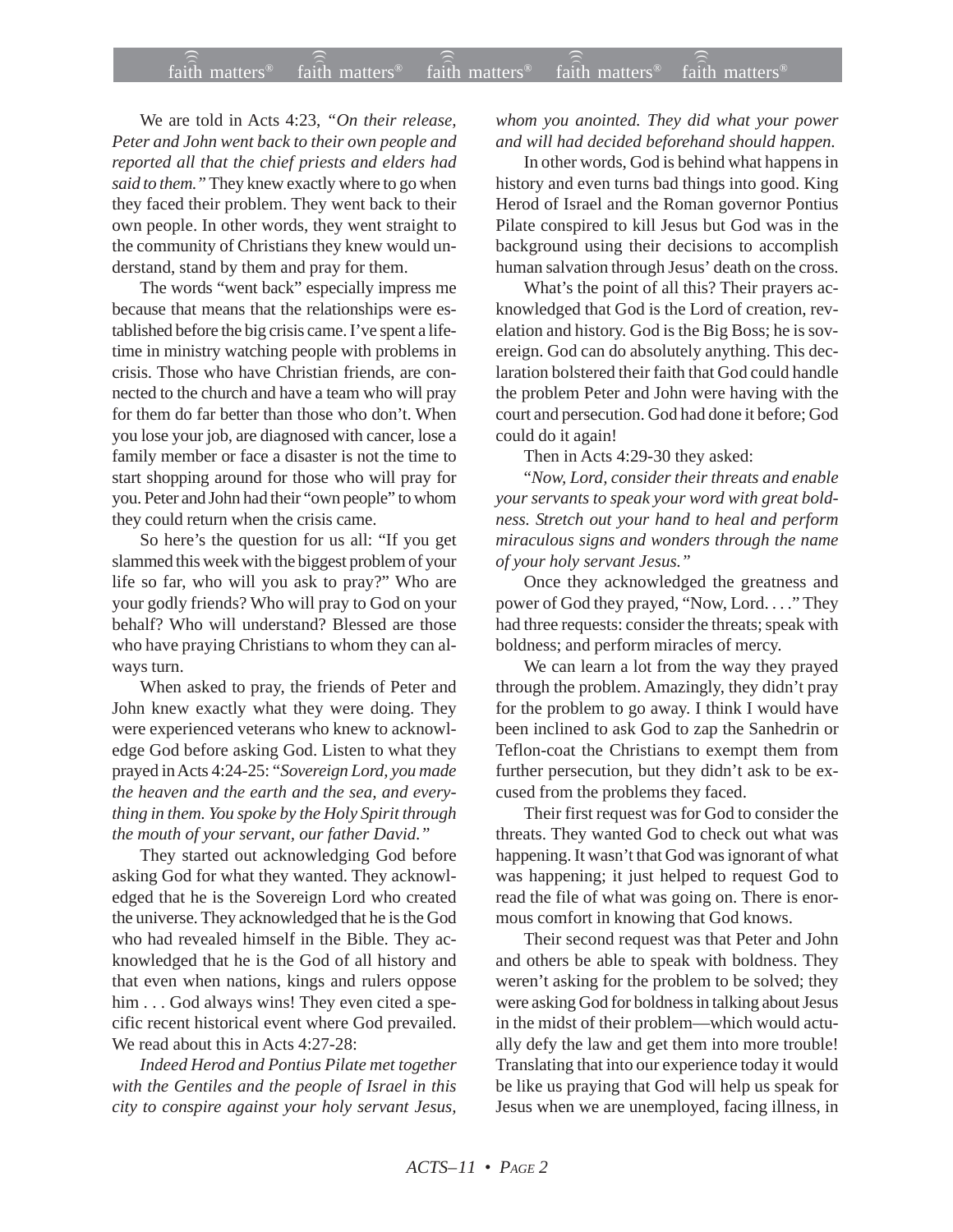the midst of a broken relationship or during some other problem of life.

Their third request was for help to perform miracles of mercy. I don't know if I would have prayed the way they did. They prayed for God to perform healing and other miracles. Their prayer wasn't to defeat their enemies but to do acts of compassion and kindness. They were not vindictive. They didn't seek retribution. They prayed for God to spectacularly triumph over opposition with expressions of love.

This is a great example of how we should pray for ourselves and others who are facing problems. Start out acknowledging, not asking. This is just common sense. When you go into your boss's office to ask for a raise you don't walk in the door and say, "Gimme money!" You start out by telling

him what a great boss he is. Even more so with God! Speak to God with respect. We certainly do that with other people who are in a superior position to us. Remember who God is and what he has already done. Ask for strength more than solution. Sure, ask for the problem to go away; but, more important than God eliminating all our problems, ask God to make us bold and strong and to do good through how we handle the problems we face.

Peter and John picked the right place and the right people to pray. And the results were quick and powerful. We find those results in Acts 4:31: *"After they prayed, the place where they were meeting was shaken. And they were all filled with the Holy Spirit and spoke the word of God boldly."*

First, the place shook. I don't know if it was an earthquake or a collective sense of the presence and power of God. Sometimes a couple will tell you that their first kiss made them spin and shook their world. They were in love. Well, it was that way and more when God responded to the prayers at Mother Mary's house. It was evident that God was there in power.

Second, they were all filled with the Holy Spirit. The Bible teaches us that this had happened before. The Bible likens the filling of the Holy Spirit to getting drunk only it's not alcohol that takes over your body; it's the Spirit of God. The filling of the Spirit is all about who is in charge of our lives. When we're full of love we act like lovers. When we're full of helium we talk like Donald Duck. When we're full of the Holy Spirit we behave like God.

Third, they spoke the word of God boldly. They exuded a courage and confidence when telling the truth of Jesus.

Have you ever picked someone up at the airport who has just returned from an exciting trip and they just can't stop talking about it? They re so excited, so full of their subject and so talkative that they gush like a fire hydrant telling you all about

*We pray for miracles and sometimes God says yes. We pray for miracles and sometimes God says no. Since God is the Sovereign Boss, we trust him to give the right answer whether we like that answer or not.*

it. That's how those Christians were after they prayed.

That was a great day at Mother Mary's house in Jerusalem. It started with a problem, brought people together in prayer to God and ended with great results. But, the problem didn't go away. The threats of the political and religious leaders were just as real. In fact, af-

ter the prayer meeting the problem got worse. Those for whom they prayed ended up right back in jail again. And the next time they were flogged and threatened with death.

All this raises a lot of issues in my mind. When Christians face really big problems, what are we supposed to do? Are we supposed to ask God for a miracle to fix whatever is wrong? Can God really heal Stage 4? Can God actually reconcile a marriage that's been wasted? Can God really provide a job with a good salary for someone who's been chronically unemployed? Can God change the outcome of an election or end a war? Because if he can, why doesn't he? And if he can't, what's the point in believing in him?